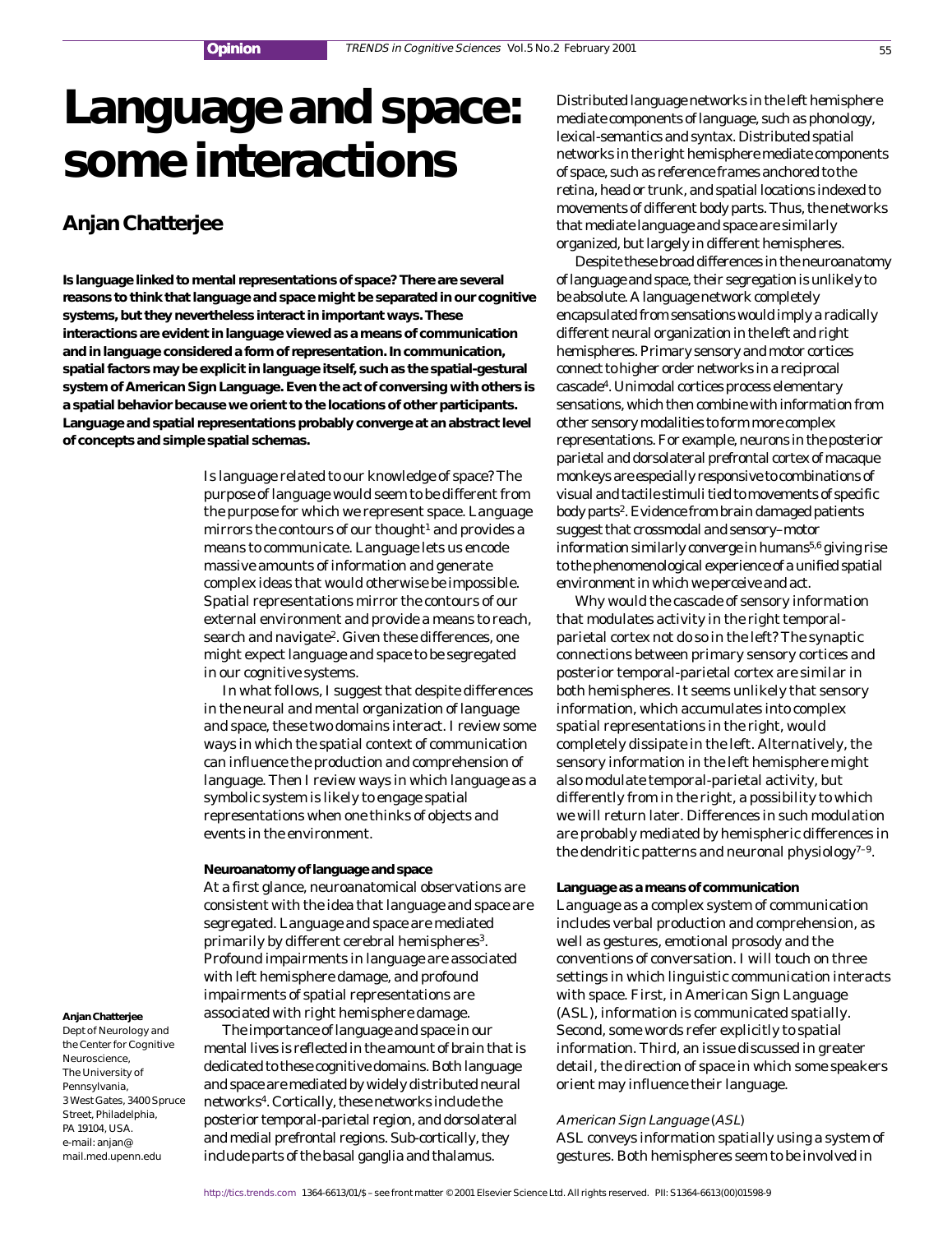processing sentences in ASL, in contrast to English. In functional neuroimaging studies, when subjects read written English sentences, left Broca's and Wernicke's areas are activated. By contrast, viewing films of signers producing ASL sentences activates right posterior regions in addition to the left hemisphere language areas<sup>10</sup>.

Each hemisphere is probably mediating different kinds of information in ASL. In ASL, space is used to communicate both topographic information about the environment and grammatical relationships. Damage to the right hemisphere of ASL speakers can produce deficits in expressing spatial topographies, whereas damage to the left hemisphere can produce deficits in expressing grammatical relationships11,12. I will not discuss these interactions of language and space in ASL further (see Refs 12,13). I simply highlight the point that space can play different roles in ASL communication. Different neural substrates seem to mediate the topographic and grammatical uses of space.

#### Deixes

In conversation, speakers often anchor their utterances to their spatial environment. This anchoring is referred to as 'deixis', or pointing with words<sup>14,15</sup>. Deictic expressions can identify objects in space, as in the demonstrative determiners '*this*' or '*that*'. These deictic expressions and their comprehension are based on knowledge shared by the participants of the conversation and the context in which the utterances occur. Locative prepositions such as '*above*', and '*behind*', which convey explicit spatial information, also serve as deixes. The spatial relationship of objects may be anchored to the speaker, such as in '*the light is above my head*' or to another object in the environment, as in '*the light is above the table*'.

Reading sentences with locative prepositions activates parts of both parietal cortices<sup>16</sup>. Because the parietal cortex mediates spatial representations, comprehending these sentences appears to involve spatial processing. The left hemisphere may be critical in processing locative prepositions: left hemisphere damage is more likely than right hemisphere to produce deficits in comprehending these prepositions<sup>17,18</sup>.

#### Spatial orientation

In conversation, we orient towards others in our spatial environment. Coslett and co-workers report that the direction in which some aphasic patients orient influences their use of language. They initially observed that a patient with ischemic infarcts of the left temporal-parietal and left anterior cingulate regions was poorer at understanding spoken language and producing words when orienting to his right than when orienting to his left $19$ . He was also slower at naming pictures, and read single words more poorly when stimuli were located to his right

than to his left. A contralesional attentional deficit was unlikely to account for his behavior because spatial orientation influenced his language even when there were no external stimuli to be apprehended. When generating nouns and narrating a fairy tale, he was less fluent and his story was less detailed when he oriented to the right than when he oriented to the left.

Coslett found similar spatial effects on language in a group of 30 individuals with single hemisphere ischemic infarcts<sup>20</sup>. Language was assessed using naming to confrontation, oral reading and matching auditory words to pictures. Five individuals' performances on some of these language tasks were influenced by their spatial orientation. All five had damage to the parietal cortex. In a follow-up study with 52 patients, Coslett and Lie<sup>21</sup> showed similar effects of spatial orientation on naming, reading, synonym judgement and sentence comprehension. All nine people whose language was influenced by the direction of space into which they oriented had left parietal cortex damage.

## The spatial registration hypothesis

Why should the direction of space in which an individual orients influence language? Coslett proposes the 'spatial registration' hypothesis<sup>20</sup>. He argues that registering objects and events in space is of fundamental evolutionary importance. This registration determines an organism's ability to acquire sustenance and avoid danger in the environment. The locations of all stimuli are registered automatically, even when this information is irrelevant to the task at hand. An example of such automatic registration is the Simon  $effect<sup>22</sup>$ . If a red target requires a right hand response, then subjects respond more quickly to a red target on the right than on the left, even though target location is irrelevant to response.

Coslett claims that spatial registration effects extend beyond sensory and motor processing to cognitive operations. Parietal damage impairs contralesional spatial registration and consequently impairs the activity of even non-spatial operations like lexical retrieval and semantic search. The neural activity mediating language is probably modulated by head and eye position, similar to the way in which tactile processing is influenced by head and eye position<sup>23</sup>. Crossmodal (tactile–visual) integration in the posterior parietal cortex<sup>24</sup> may be accompanied by cross-material (spatial–linguistic) integration in the posterior left parietal cortex.

# **Language as a form of representation**

Language as a system of symbols needs to be able to refer to spatial information, such as the geometry of spatial relationships, spatial perspectives, the separation of figure from ground, and the dynamics of force25. However, the formats of linguistic and spatial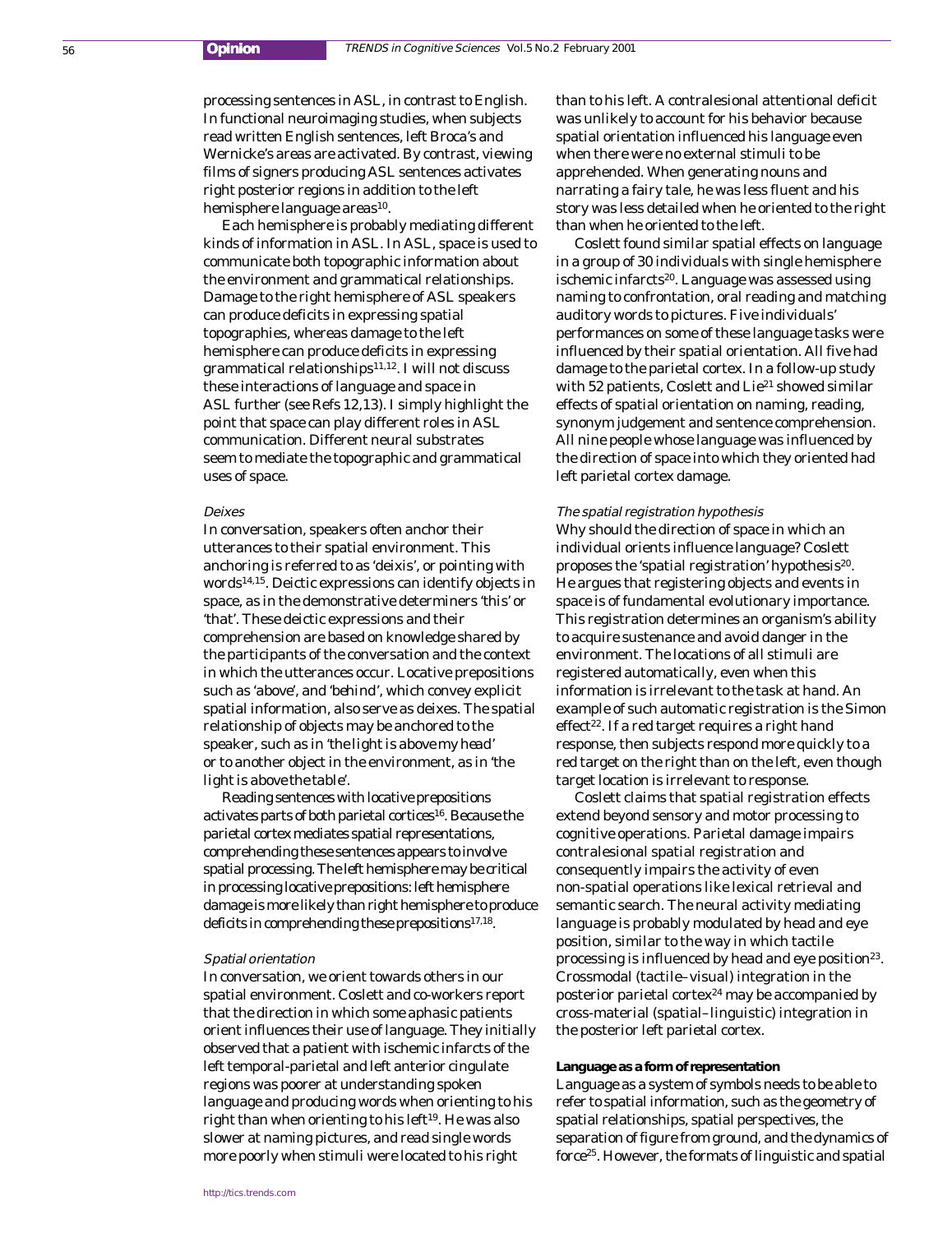# **Box 1. Spatial primitives, conceptual development, and mental models**

One approach to investigating the meaning embodied in words is to examine how words might decompose into constituent primitives<sup>a</sup>. 'Primitives' refer to elemental properties that cannot be further simplified. Jackendoff suggests that the conceptual structure of verbs decomposes into primitives such as 'movement', 'path' and 'location'. He suggests that these primitives must somehow correspond with their linguistic counterparts<sup>b</sup>.

Spatial primitives, or 'schemas', may play a critical role in the acquisition of concepts. Infants first learn perceptual–motor principles about objects and events in the world. These principles, presumably encoded as primitives, serve as the basis for more elaborate conceptual structures. For example, Mandler $c$  suggests that infants first acquire knowledge of different kinds of motion in the world. Biological motion is self-propelled and non-biological motion is induced externally. Awareness of this distinction serves as the basis for knowledge of animacy and inanimacy, a fundamental semantic distinction.

Even if spatial primitives form the basis by which concepts are acquired, it is not clear that these primitives remain relevant after the concept has been acquired. They could very well be vestigial and be discarded. Alternatively, spatial primitives might underlie different domains of cognition. For example, Christman<sup>d</sup> reported that pictures with a left-to-right directionality are judged more aesthetically pleasing than pictures with a right-to-left directionality. Spatial primitives might also be concatenated to form more elaborate mental models with spatial properties<sup>e</sup>.

**References**

- a Levin, B. and Pinker, S. (1991) Introduction to Special Issue on lexical and conceptual semantics. *Cognition* 41, 1–7
- b Jackendoff, R. (1996) The architecture of the linguistic-spatial interface. In *Language and Space* (Bloom, P. *et al*., eds), pp.1–30, MIT Press
- c Mandler, J.M. (1996) Preverbal representation and language. In *Language and Space* (Bloom, P. *et al*., eds), pp. 365–384, MIT Press
- d Christman, S. and Pinger, K (1997) Lateral biases in pictorial preferences: pictorial dimensions and neural mechanisms. *Laterality* 2, 155–175
- e Johnson-Laird, P.N. (1996) Space to think. In *Language and Space*  (Bloom, P. *et al*., eds), pp. 437–462, MIT Press

representations seem to be different. Language is usually algebraic and can convey propositional information. Individual words relate arbitrarily to the objects and events in the world. For example, nothing about the word '*dog*' refers necessarily to a specific class of objects. These objects could just as easily be referred to by another word, and certainly are in different languages $^{26}$ . Similarly, the structure of a sentence need not bear a necessary relationship to the structure of objects and events in the world.

Spatial representations, in contrast to language, are usually analog and convey geometric information. They comprise multiple levels, from early unimodal sensations to complex multimodal representations. Spatial representations often approximate the topography of physical space. For example, spatial neglect is a disorder in which patients with focal brain damage are unaware of objects and events in space contralateral to their lesion<sup>27</sup>. These patients also frequently neglect contralesional parts of imagined visual scenes<sup>28</sup>.

Given these differences in the formats of linguistic and spatial representations, how might language and space interact? At issue is whether linguistic descriptions of spatial relationships are structured by perceptions29–31. In the next section, I will touch on the notion that language interacts with space at simple spatial primitives, or schemas (see Box 1), along the theoretical lines developed by Talmy<sup>32</sup> and Jackendoff<sup>33</sup> (also see Miller and Johnson-Laird<sup>34</sup>). Then I discuss in greater detail empirical evidence suggesting that the linguistic representation of events relates to spatial schemas.

The interface of language and spatial representations Different kinds of information represented in the brain can be characterized by gradients along

several parameters. Information can be perceptual or conceptual, geometric or algebraic, sensorial or amodal, and concrete or abstract. Spatial representations tend to be perceptual, geometric and sensorial, whereas language tends to be conceptual, algebraic and amodal. However, both language and spatial representations can be concrete or abstract. At the concrete end of language, sounds and vocalizations specific to individual languages form words and sentences. At the abstract end, concepts encode meaning in a way that is not restricted to the idiosyncrasies of any particular language (see Ref. 33 for thoughts on this conceptual structure). At the concrete end of spatial representations, perceptions are derived from actual spatial scenes. At the abstract end, simple spatial schemas are extracted from but do not directly reflect perceptual information. Language and space are likely to converge at the abstract levels of conceptual structures and spatial schemas.

What are spatial schemas? Based on his analysis of locative prepositions Talmy32 proposes that spatial schemas are 'boiled down' features of a spatial scene. For example, '*across*' refers to a schema that describes a specific path of movement. This path is approximately perpendicular to the principle axis of the reference object, as in across a river or across a plank. When a movement proceeds parallel to the principle axis of the reference object, then '*along*' is more appropriate. Both '*across*' and '*along*' are abstracted from the actual scene. In these schemas only selective spatial aspects are deemed relevant. Other aspects of the scene, such as whether the referent object is in fact a river or a plank are not relevant and are not incorporated into the schema. Thus, the schemas are simple geometric forms such as points, lines and planes.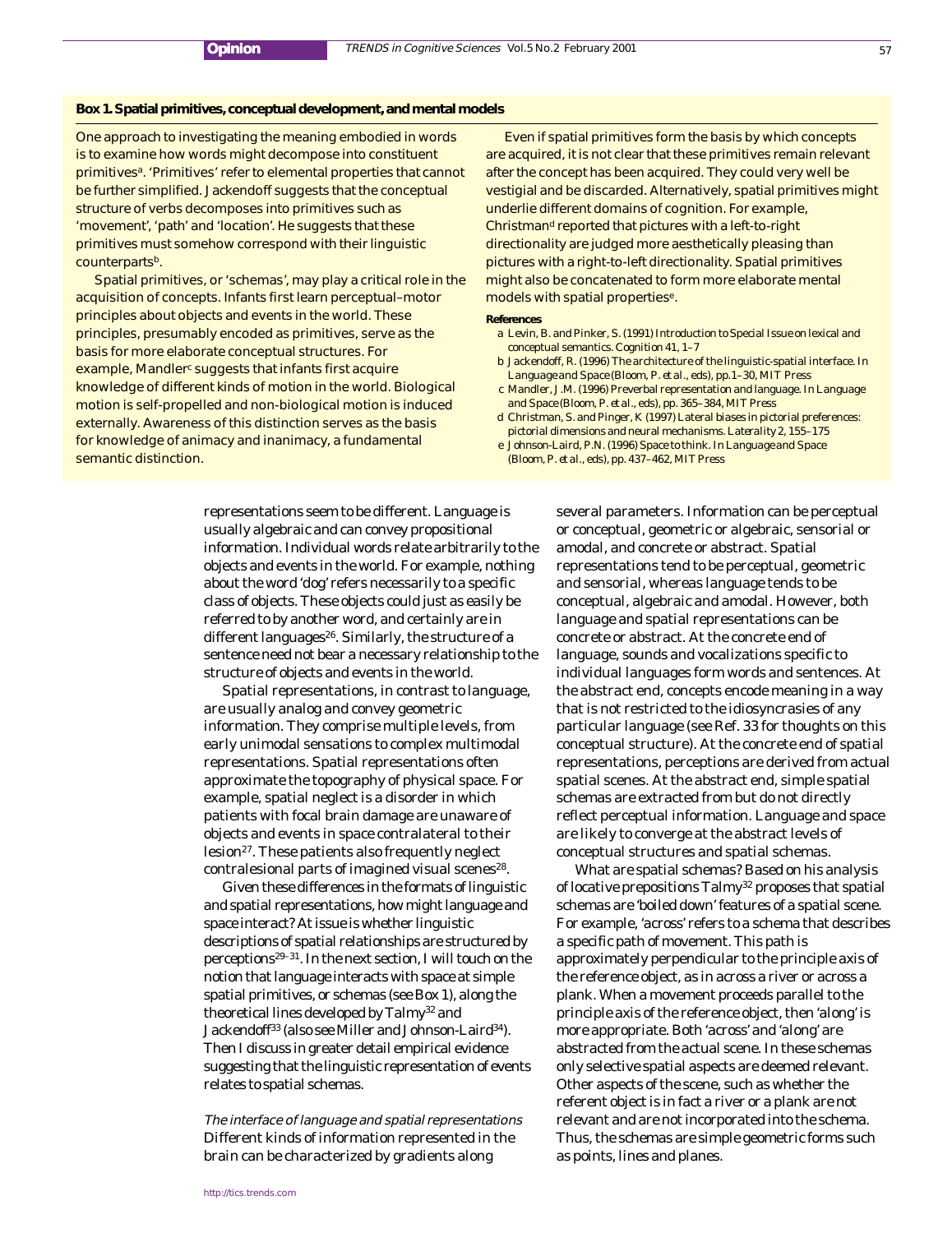# **Box 2. Agrammatism and thematic role assignment**

Agrammatism is an aphasic syndrome with impairments at the level of sentences<sup>a</sup>. People with agrammatism do not speak fluently, and putting words together in sequence requires effort. Their spontaneous speech is often 'telegraphic'. They communicate with simple phrases, such as 'dog eat' rather than 'the dog is eating.' They generally comprehend simple statements, but often have difficulty comprehending grammatically complex sentences. People with agrammatism omit function words (like prepositions, articles and conjunctions), more often than nouns<sup>b</sup>.

The specific deficits in agrammatic patients vary, reflecting the selective vulnerability of linguistic processes involved in constructing and comprehending sentences<sup>c</sup>. However, most people with agrammatism fall into two broad categories. Some have difficulties with the relationship of words to each other (syntactic deficits). Others have difficulties processing grammatical morphemes (morphological deficits)<sup>b</sup>. Syntactic and morphologic deficits often co-exist but may dissociate.

Saffran Schwartz and Marin<sup>d</sup> drew attention to a group of agrammatic patients with syntactic deficits who could not process thematic roles in sentences. These patients can usually use general knowledge of the world to match sentences to pictures. For example, a boy may kick a stone, but a stone cannot kick a boy. However, reversible sentences, such as 'The boy kisses the girl' and 'The girl kisses the boy', describe events that are both possible. Patients with thematic role assignment deficits are especially prone to making errors with reversible sentences.

Investigators at the turn of the last century, such as Arnold Pick, assumed that producing sentences involves transforming a pre-linguistic message into language in discrete stages<sup>e</sup>. Recent models of sentence production, such as the influential one

advocated by Garrett<sup>f</sup>, also postulate cascading levels of representation, each with different operations. Garrett proposes a 'message' level prior to 'functional' and 'positional' levels in sentence production. The message level contains prelinguistic information. The functional level selects abstract lexical items and establishes the argument structure of who is doing what to whom. The positional level inserts the appropriate grammatical morphemes. Neurolinguists have focused on the functional and positional levels. These levels might be considered the 'language proper' aspects of sentence production. Thematic role assignment deficits occur at the functional level<sup>g,h</sup>. Little about the message level is known, although some patients may have deficits at this pre-linguistic level following left brain damagei .

#### **References**

- a Chatterjee, A. and Maher, L. (2000) Grammar and agrammatism. In *Aphasia and Language: Theory to Practice* (Gonzalez Rothi, L. *et al*., eds), pp.133–156, Guilford Press
- b Goodglass, H. (1993) *Understanding Aphasia*, Academic Press
- c Berndt, R. (1987) Symptom co-occurence and dissociation in the interpretation of agrammatism. In *The Cognitive Neuropsychology of Language* (Coltheart, M. *et al*., eds), pp.221–233, Erlbaum
- d Saffran, E.M. *et al*. (1980) The word order problem in agrammatism: I. Comprehension. *Brain Lang.* 10, 249–262; II. Production. *Brain Lang.* 10, 263–280
- e Pick, A. (1931) *Aphasia*, Thomas
- f Garrett, M.F. (1982) Production of speech: observations from normal and pathological language use. In *Normality and Pathology in Cognitive Functions* (Ellis, A.W., ed.), pp.19–76, Academic Press
- g Caramazza, A. and Miceli, G. (1991) Selective impairment of thematic role assignment in sentence processing. *Brain Lang.* 41, 402–436
- h Maher, L. *et al.* (1995) Agrammatic sentence production: the use of a temporal-spatial strategy. *Brain Lang.* 49, 105–124
- i Chatterjee, A. *et al.* (1999) Conceptual and linguistic knowledge of thematic roles in aphasia. *Neurology* 52, A458

Talmy identifies several important features of these schemas<sup>32</sup>. Spatial schemas are discrete, rather than being continuous. A movement cannot be 30% 'along' and 70% 'across', for example. Consequently schemas lose some of the precision of perception. Schemas are also topological rather than imagistic. One might remember a ferry moving across a river, but most features of this image are not incorporated in the schema of 'across'. Rather, schemas encode spatial features in simple qualitative ways rather than with the metrics and richness of specific images. Schemas capture only some of the infinite possible spatial configurations. This design seems a precondition of communication, in which a wide variety of spatial situations need to be described rapidly.

Thus spatial schemas share properties associated with both language and perceptual representations. They are discrete and referential like most elements in language, and might be concatenated to form more complex structures. And they are analog (albeit simple), like the perceptions from which they are extracted.

## Spatial schemas in an aphasic subject

Working within a completely different tradition, Chatterjee and co-workers reported evidence that conceiving events and actions are related to spatial schemas. This investigation began with a man with agrammatism (see Box 2) whose production and comprehension of sentences was influenced systematically by spatial factors<sup>35,36</sup>. He had flawless comprehension of single words and a superior vocabulary. However, this spontaneous speech was syntactically disorganized. He rarely produced complete sentences and his utterances had few inflections, auxiliary verbs, and closed class words. He described his problems: '*Well, uh, essentially language abandon preposition. I telegraph… I, I… consciously, uh, continuity…I, I, uh, this subtle of prepositional phrases this simply cannot do. Under stress, under stress rapid I just flustered … but continue to do basically*.'

The influence of space on this patient's language emerged when he was assessed for his ability to express or understand who does what to whom in sentences (thematic role assignment). In describing pictures, he was more likely to describe the figure on the left as the agent regardless of whether this figure was the doer or the recipient of the action. He also used a similar spatial strategy on an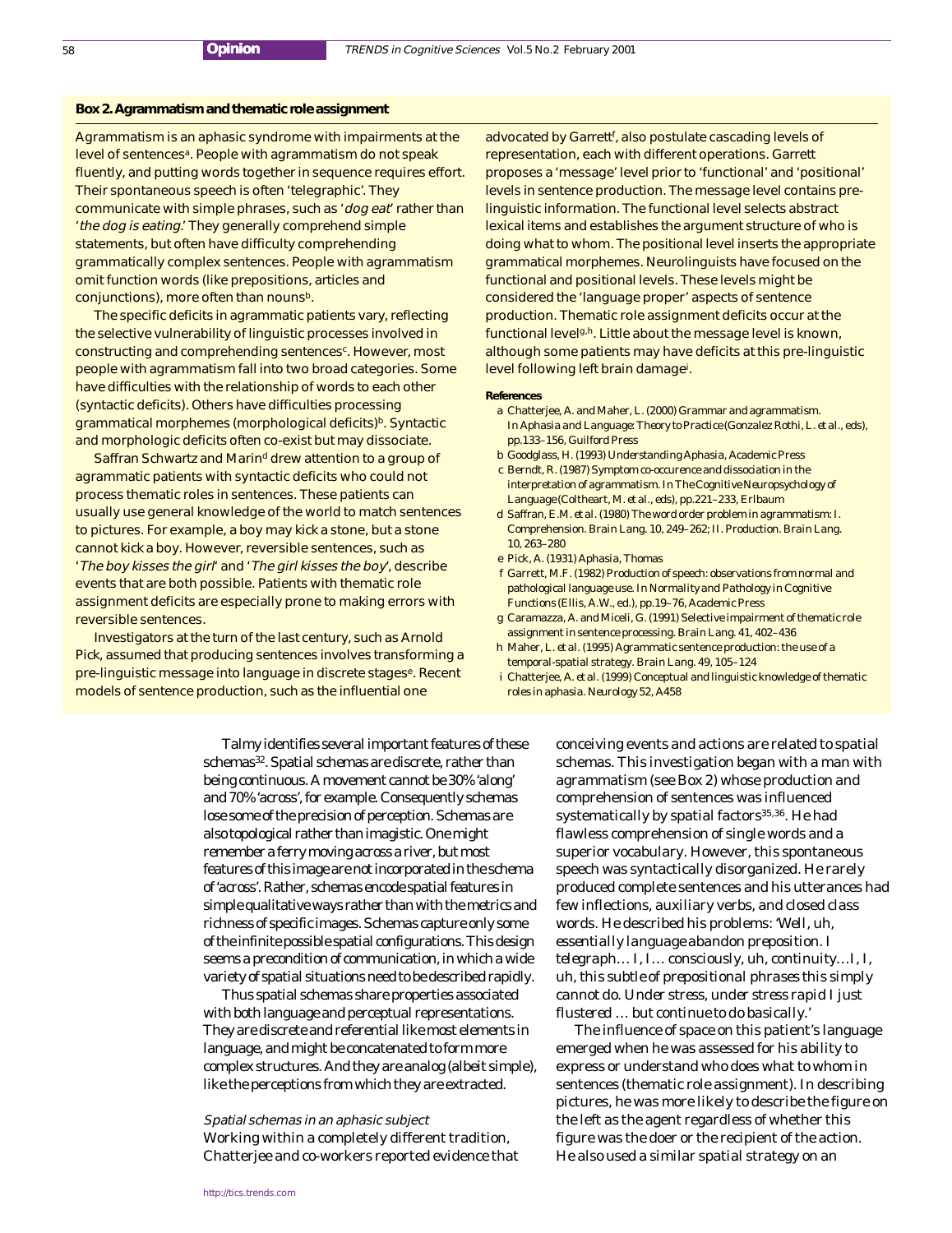

**Fig. 1.** Examples of visual stimuli used in the sentence–picture matching task. One of the following pictures appeared on a computer monitor after the subjects heard sentences such as 'The circle pushes the square' or 'The circle pulls the square'. (Modified from Ref. 39.)

anagram task. When presented with words on individual cards, he ordered the words into active sentences that were grammatically appropriate. However, with passive sentences, he invariably produced semantically impossible sentences, such as '*The girls are climbed by the stairs.*' He picked '*girls*' as the agents and placed that card on the left of the sentence, impervious to the sentence's syntactic construction.

This individual's spatial bias in describing pictures extended to comprehension, as evidenced by his matching of sentences to pictures<sup>35</sup>. With active sentences he was far more accurate if the agent was on the left and the action moved left-to-right than the agent was on the right and the action moved right-to-left. By contrast, with passive sentences his performance was reversed.

Chatterjee and co-workers speculated that their subject's spatial biases might reflect a primitive structure of mental representations of events. Hughlings Jackson in the nineteenth century viewed the nervous system as being organized hierarchically, with higher processes inhibiting lower ones<sup>37</sup>. Jackson thought that 'dissolution' of higher functions released more primitive behaviors. Accordingly, the dissolution of our subject's linguistic abilities by brain damage might have released a primitive pre-linguistic representation, making the underlying spatial schema explicit.

#### Spatial schemas in normal people

If events are encoded with spatial schemas, then subtle spatial biases might also influence normal subjects' conception of actions and thematic roles. Chatterjee and co-workers found that normal right-handed subjects tend to locate agents to the left of patients, and to conceive of actions as proceeding from left to right<sup>38,39</sup>. These biases emerged in several experiments: when subjects drew events in response to sentences; when they drew either the agent or the recipient of the action in response to sentences or phrases; and when they drew trajectories of actions conveyed by verb phrases.

As English is read from left to right, could these spatial biases be produced by habitual exposure to English? Perhaps, but the results of one experiment are not explained easily by the surface structure of written English. This experiment capitalized on the fact that different verbs convey opposite spatial trajectories39. The verb '*push*' conveys an action moving away from the agent, whereas the verb '*pull*' conveys an action moving towards the agent. Normal subjects matched sentences they heard to pictures faster when pictures depicted the agent on the left and with the action proceeding from left-to-right (see Fig. 1). The influence of the direction of action is not accounted for by the surface structure of English sentences. If these subjects simply mapped the subject–verb–object sentence structure onto the agent–action–patient depiction in pictures, they would not have processed actions from left-to-right more quickly. When the direction of action proceeds from left-to-right, the subject–verb–object sentence sequence maps onto agent–action–patient depictions with '*push*' verbs, but to patient–action–agent depictions with '*pull*' verbs.

**Speculations about the neural bases for spatial schemas**  Why should actions correspond to a schema with a left-to-right trajectory? We encounter events moving in every direction, so the perceptual experience of events in the environment would not produce a schema with a specific direction. Perhaps these directional biases follow from properties of left hemisphere processing.

The left hemisphere seems critical to mediating actions in general. Damage to the left hemisphere is associated with apraxias, or deficits of meaningful

# **Outstanding questions**

- What neurophysiological and neuroanatomical properties predispose ensembles of neurons to encode either linguistic or spatial information?
- What parts of the brain mediate interactions of language and space, and what are the consequences of damage to these areas?
- Can the effects of spatial orientation on language be used to rehabilitate aphasic patients?
- Is there a limited set of spatial schemas, and how are these extracted from imagistic representations?
- Are there differences in the neural mediation of verbs and locative prepositions and their spatial schemas?
- How do cultural and biological variables contribute to spatial schemas?
- Are spatial schemas used in cognitive domains other than language?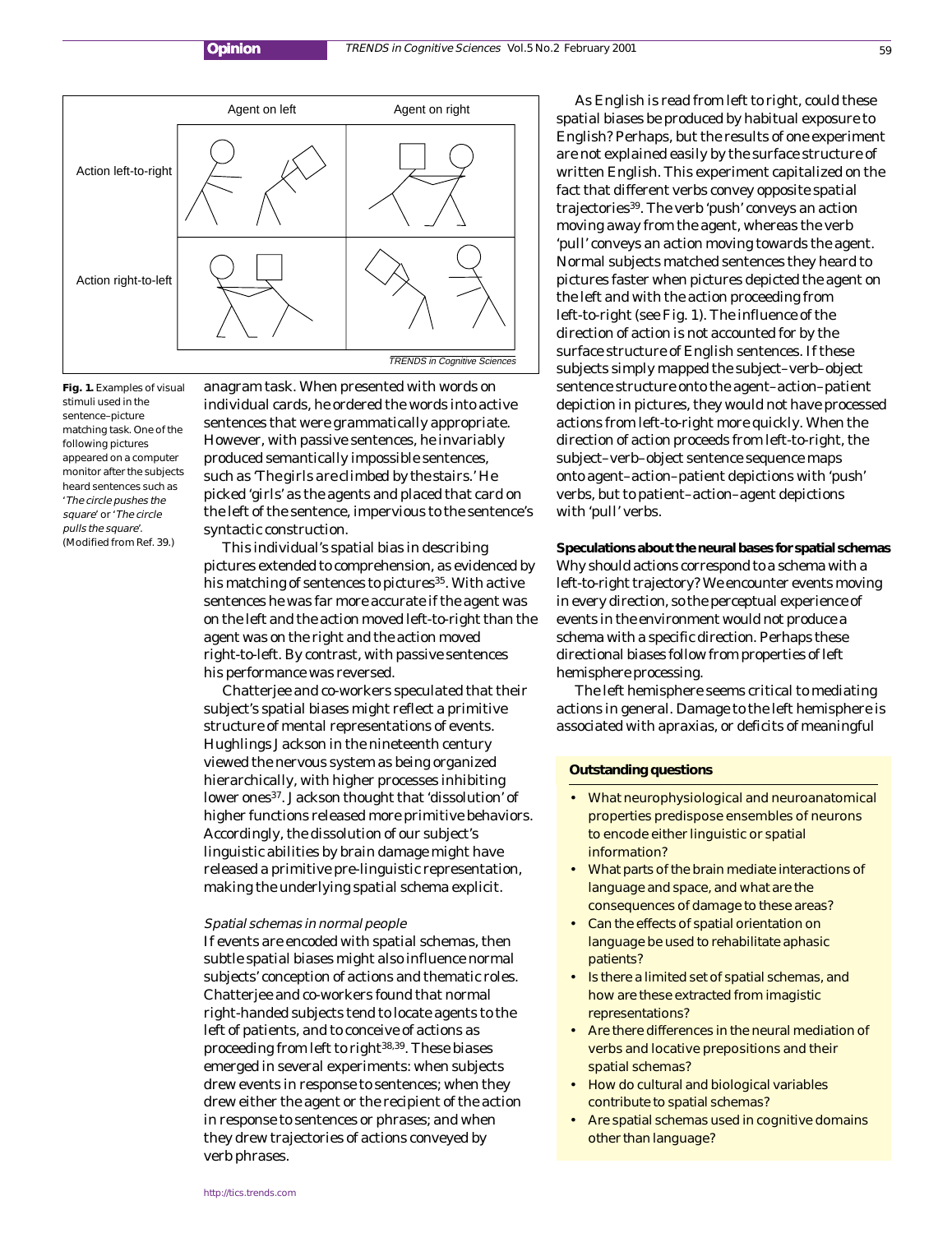# **Box 3. Nouns and verbs**

Considerable evidence suggests that the brain processes nouns and verbs differentlya–c. Lesion studies suggest that noun retrieval deficits are associated with left temporal lesions and verb retrieval deficits are associated with left premotor lesions. This neural differentiation is not surprising, given that nouns and verbs have different semantic and syntactic properties. Nouns prototypically refer to objects in the world, while verbs prototypically refer to actions in the world. Verbs play a syntactic role in setting up the argument structure of sentences, a role not played by nouns. Lesion and fMRI studies suggest that the meaning of nouns is linked to sensory features. According to this view, access to the meaning of nouns automatically, and perhaps necessarily, activates brain structures that are also used to perceive the object referred to by the noun. (For a critique of this view, see Ref. d.)

Verb retrieval deficits following brain damage have not been studied in the same detail as noun retrieval deficits. Verb retrieval deficits are associated with agrammatic production, because verbs play a critical role in setting up the structure of the sentence (but see also Ref. e). The syntactic properties of verbs may be processed in different brain regions from their semantic properties. Furthermore, verbs that belong to different semantic categories, such as those describing actions (e.g. run) versus those describing mental states (e.g. love), might also have different neural underpinnings.

#### **References**

- a Damasio, A.R. and Tranel, D. (1993) Nouns and verbs are retrieved with differently distributed neural systems. *Proc. Natl. Acad. Sci. U. S. A.* 90, 4957–4960
- b Berndt, R.S. *et al.* (1997) Verb retrieval in aphasia: 1. Characterizing single word impairments. *Brain Lang.* 56, 68–106
- c Grossman, M. (1998) Not all words are created equal: category-specific deficits in central nervous system disease. *Neurology* 50, 324–325
- d Caramazza, A. and Shelton, J. (1998) Domain-specific knowledge systems in the brain: the animate–inanimate distinction. *J. Cogn. Neurosci.* 10, 1–34
- e Berndt, R. *et al.* (1997) Verb retrieval and sentence processing: dissociation of an established symptom association. *Cortex* 33, 93–114



**Fig. 2.** A general sketch of the relationship of spatial scenes in the environment and their mental representations. The perceptual or imagistic representation is geometric and reflects sensory features specific to the actual scene. The spatial schema abstracts a simplified form that retains an analog structure. The conceptual structure is language-like in that it is algebraic and can convey propositional information. The verbal representation encodes the actual word representing the spatial scene.

actions40. Damage to the left parietal cortex can also impair the ability to prepare for and switch to different kinds of actions, a form of motor attention<sup>41</sup>. The left hemisphere also directs attention with a left-to-right vector<sup>42</sup>. These features of the left hemisphere, the encoding of actions and the deployment of spatial attention with a left-to-right vector, might predispose the left hemisphere to mediate a left-to-right schema for actions (see also Box 3).

One possible explanation is that the left and right hemispheres tend to encode different kinds of spatial representations $43$ ; the left mediates schematic and the right imagistic representations. Language that relies on schematic representations,

as in relational concepts encoded in verbs and locative prepositions, might rely on an intact left hemisphere. Conversely, language that relies on imagistic representations, as in the spatial topography expressed in ASL, might rely more on an intact right hemisphere (see Fig. 2).

#### **Conclusion**

Despite reasons to think that mental representations of language and space are likely to be segregated, these cognitive domains make contact at critical junctures. These points of contact are evident in both the communication and the representation of language. The interactions reviewed here suggest that language and space are not modular cognitive systems in the strong sense of being informationally encapsulated from each other. Rather, at certain points the information from one domain bleeds into the other. Careful consideration of these points of contact is likely to reveal insights into how thoughts relate to actions and events in the environment.

**Acknowledgements** I would like to thank Lisa Santer and H. Branch Coslett for their critical

reading of this paper.